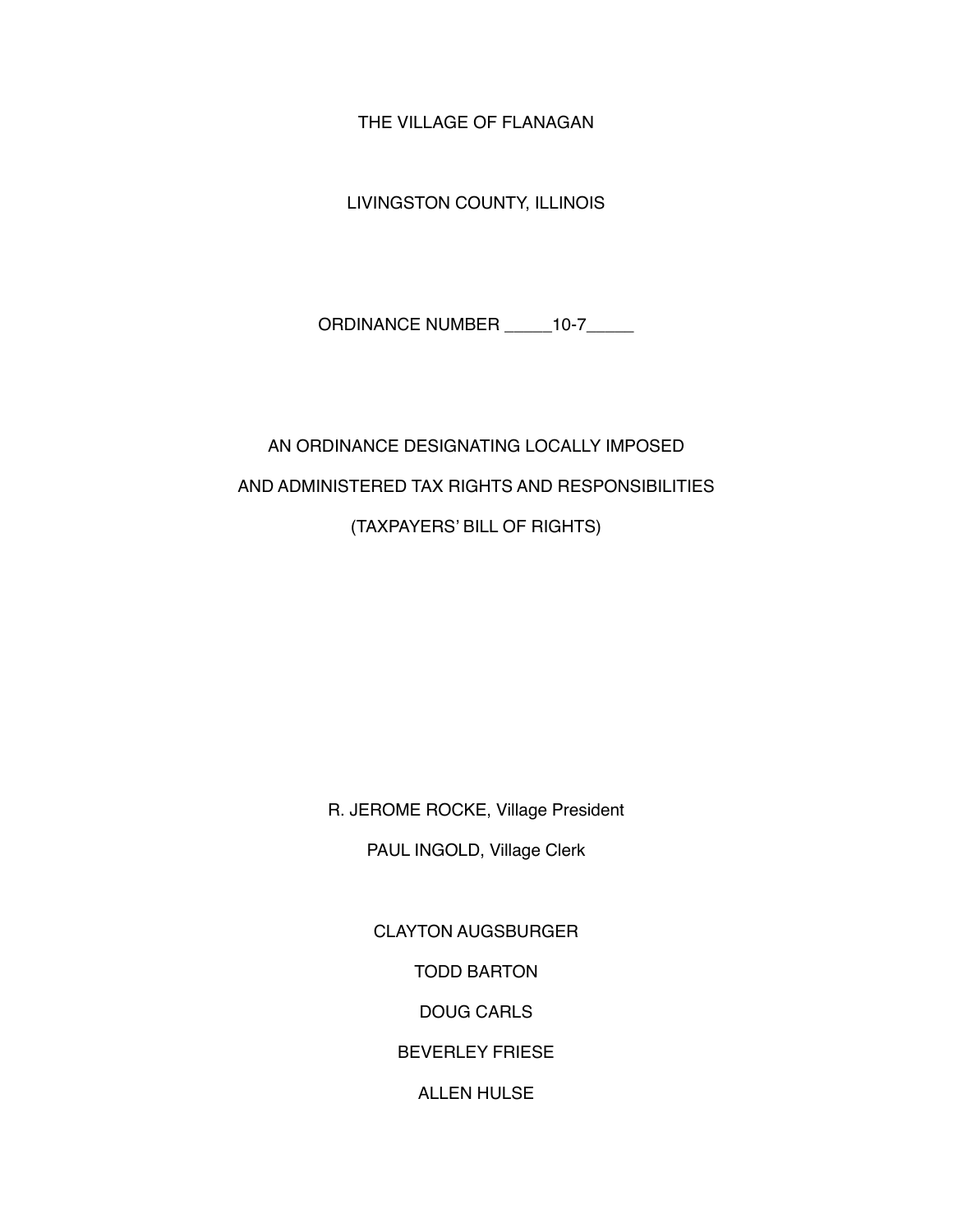#### JASON MONTELLO

Village Trustees

Published in pamphlet form by authority of the President and Board of Trustees of the Village of Flanagan

on August 17th , 2010

Ancel, Glink, Diamond, Bush, DiCianni & Krafthefer, P.C. – 207 W. Jefferson, Suite 402, Bloomington, IL 61701

# VILLAGE OF FLANAGAN

ORDINANCE NO. \_\_\_10-7\_\_\_\_\_

# AN ORDINANCE DESIGNATING LOCALLY IMPOSED

#### AND ADMINISTERED TAX RIGHTS AND RESPONSIBILITIES

(TAXPAYERS' BILL OF RIGHTS)

NOW, THEREFORE, BE IT ORDAINED by the President and Board of Trustees of the Village of Flanagan, Livingston County, Illinois, as follows:

Section 1: SCOPE; APPLICATION OF PROVISIONS: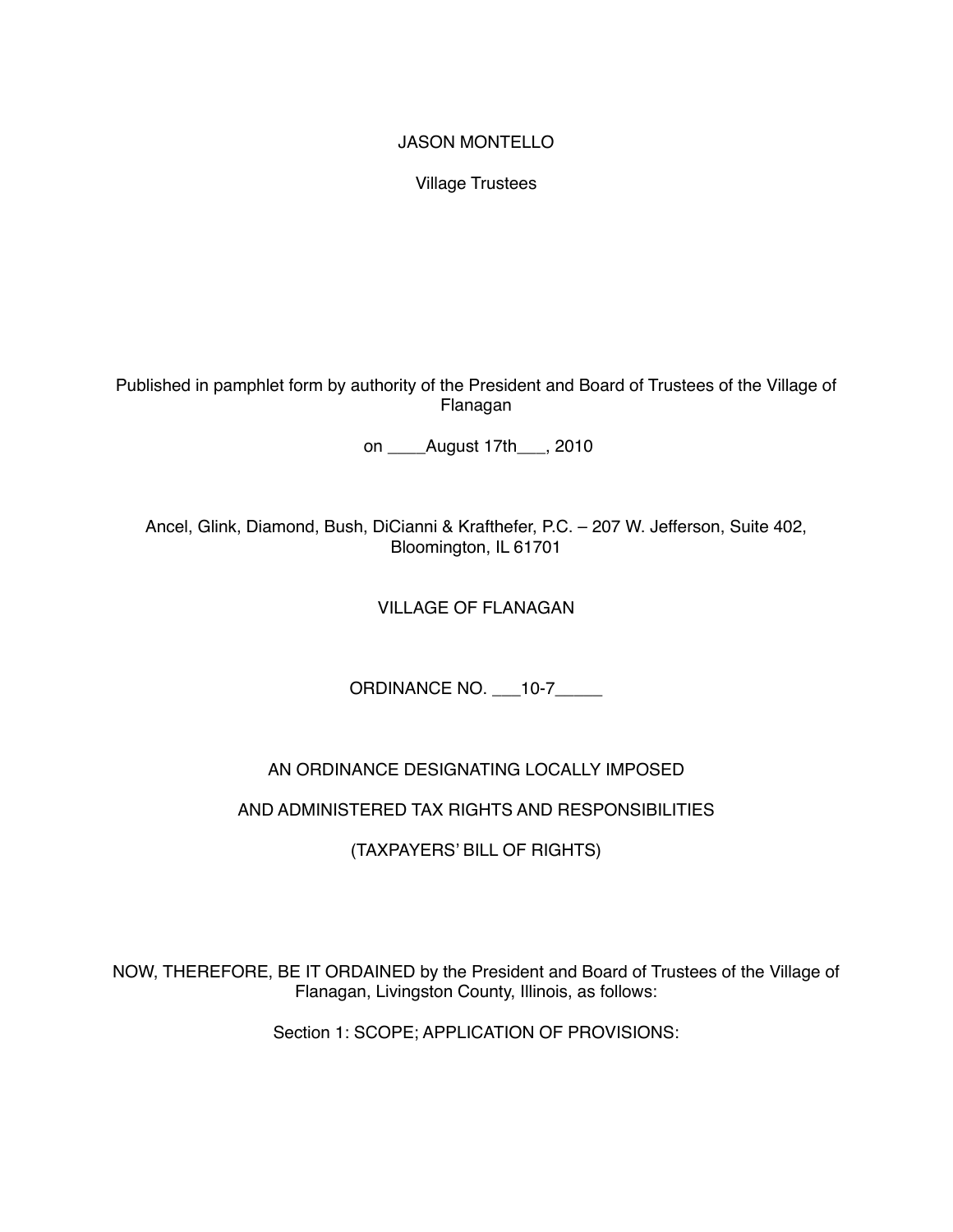A. Scope: The provisions of this ordinance shall apply to the Village's procedures in connection with all of the Village's locally imposed and administered taxes.

B. Application Of Provisions; Conflicting Provisions: This ordinance shall be liberally construed and administered to supplement all of the Village tax ordinances. To the extent that any tax ordinance is in conflict with or inconsistent with this ordinance, this ordinance shall be controlling.

Section 2: DEFINITIONS: Certain words or terms herein shall have the meanings ascribed to them as follows:

ACT: ACT: ACT: The Local Government Taxpayers' Bill of Rights Act, 50 ILCS 45/1, et seq.

CORPORATE AUTHORITIES: The President and Board of Trustees.

LOCAL TAX ADMINISTRATOR: The \_\_Village\_Treasure\_ is charged with the administration and collection of the locally imposed and administered taxes including staff, employees or agents to the extent they are authorized by the "Local Tax Administrator" to act in the "Local Tax Administrator's" stead. The "Local Tax Administrator" shall have the authority to implement the terms of this ordinance to give full effect to this ordinance. The exercise of such authority by the "Local Tax Administrator" shall not be inconsistent with this Ordinance and the **Act.** 

#### LOCALLY IMPOSED AND

ADMINISTERED TAX OR TAX: Each tax imposed by the Village that is collected or administered by the Village and not an agency or department of the State, including the taxes authorized by Section 8-11-2 of the Illinois Municipal Code, 65 ILCS 5/8-11-2, or any successor law. It does not include any taxes imposed upon real property under the property tax code or fees collected by the Village.

NOTICE: Each audit notice, collection notice or other similar notice or communication in connection with each of the Village's locally imposed and administered taxes.

TAXPAYER: Any person required to pay any Locally Imposed and Administered Tax and generally includes the person upon whom the legal incidence of such tax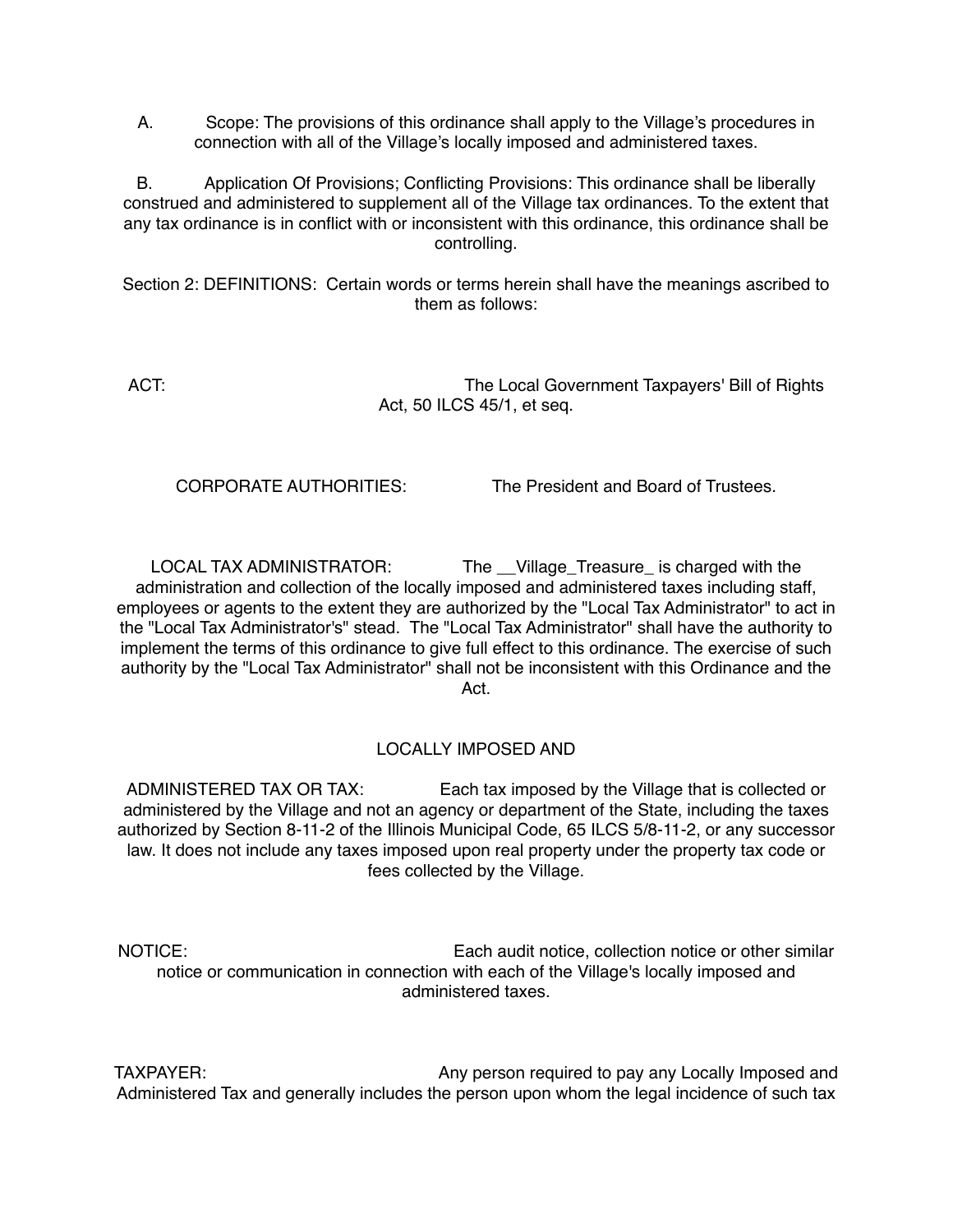is placed, and with respect to utility taxes, includes the business or entity required to collect and pay the Locally Imposed and Administered Tax to the Village.

THIRD PARTY PROVIDER **Any person engaged and authorized by the Village to** conduct an audit, assist with the conduct of an audit, or perform any statistical analysis of a Taxpayer's books and records, for the purposes described in this Ordinance. A Third Party Provider may operate independently or in cooperation with Village staff.

VILLAGE: The Village of Flanagan, Illinois.

Section 3: NOTICE REQUIREMENTS: Unless otherwise provided, whenever notice is required to be given, the notice is to be in writing and mailed not less than seven (7) calendar days prior to the day fixed for any applicable hearing, audit, statute of limitations or other scheduled act of the Local Tax Administrator. The notice shall be sent by U.S. registered or certified mail.

Section 4: DELINQUENT NOTICES, PAYMENTS, REMITTANCES OR OTHER FILINGS: Any notice, payment, remittance or other filing required to be made to the Village pursuant to any tax ordinance shall be considered late unless it is: a) physically received by the Village on or before the due date; or b) received in an envelope or other container displaying a valid, readable U.S. postmark dated on or before the due date, properly addressed to the Village, with adequate postage prepaid.

Section 6: APPLICATION OF TAX PAYMENTS: Any payment or remittance received for a tax period shall be applied in the following order: a) first, the interest due for the applicable period; b) second, to the tax due for the applicable period and c) to the penalty for the applicable period.

# Section 7: CERTAIN CREDITS AND REFUNDS:

A. Written Protest Required: The Village shall not refund or credit any taxes voluntarily paid without written protest at the time of payment in the event that a Locally Imposed and Administered Tax is declared invalidly enacted or unconstitutional by a court of competent jurisdiction. However, a Taxpayer shall not be deemed to have paid the tax voluntarily if the Taxpayer lacked knowledge of the facts upon which to protest the taxes at the time of payment or if the Taxpayer paid the taxes under duress.

B. Statute Of Limitations: The statute of limitations on a claim for credit or refund shall be four (4) or less years after the end of the calendar year in which payment in error was made.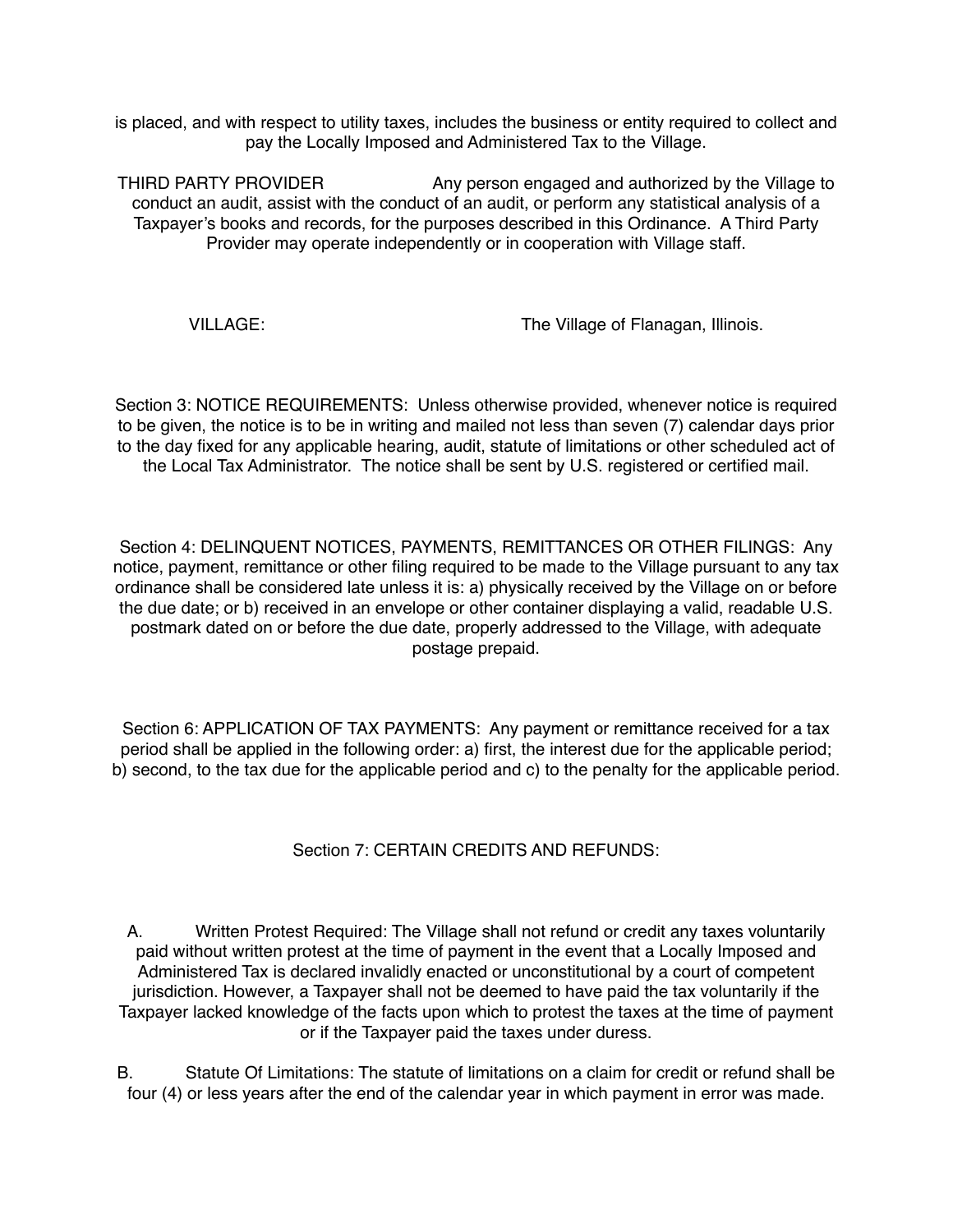The Village shall not grant a credit or refund of Locally Imposed and Administered Taxes, interest or penalties to a person who has not paid the amounts directly to the Village.

- C. Procedure: The procedure for claiming a credit or refund of Locally Imposed and Administered Taxes, interest or penalties paid in error shall be as follows:
- 1. The Taxpayer shall submit to the Local Tax Administrator in writing a claim for credit or refund, together with a statement specifying:
	- a. The name of the Locally Imposed and Administered Tax subject to the claim;
	- b. The tax period for the Locally Imposed and Administered Tax subject to the claim;
- c. The date of the tax payment subject to the claim and the canceled check or receipt for the payment;
- d. The Taxpayer's recalculation, accompanied by an amended or revised tax return, in connection with the claim; and
- e. A request for either a refund or a credit in connection with the claim to be applied to the amount of tax, interest, and penalties overpaid, and as applicable, related interest on the amount overpaid; provided, however, that there shall be no refund and only a credit given in the event the Taxpayer owes or shall owe any monies to the Village.
	- 2. Within ten (10) days of the receipt by the Local Tax Administrator of any claim for a refund or credit, the Local Tax Administrator shall either:
		- a. Grant the claim; or
- b. Deny the claim, in whole or in part, together with a statement as to the reason for the denial or the partial grant and denial.

3. In the event the Local Tax Administrator grants, in whole or in part, a claim for a refund or credit, the amount of the grant for refund or credit shall bear interest at the rate of one percent (1%) per annum, based on a year of three hundred sixty (360) days and the number of days elapsed, from the date of the overpayment to the date of mailing a refund check or the grant of a credit.

Section 8: AUDIT PROCEDURE: Not more than once every two (2) years, the Village may conduct an audit of a Taxpayer's books and records. Any request for a proposed audit pursuant to any Locally Imposed and Administered Tax shall comply with the notice requirements of this ordinance.

A. Information Required: Each notice shall contain the following information:

1. The tax;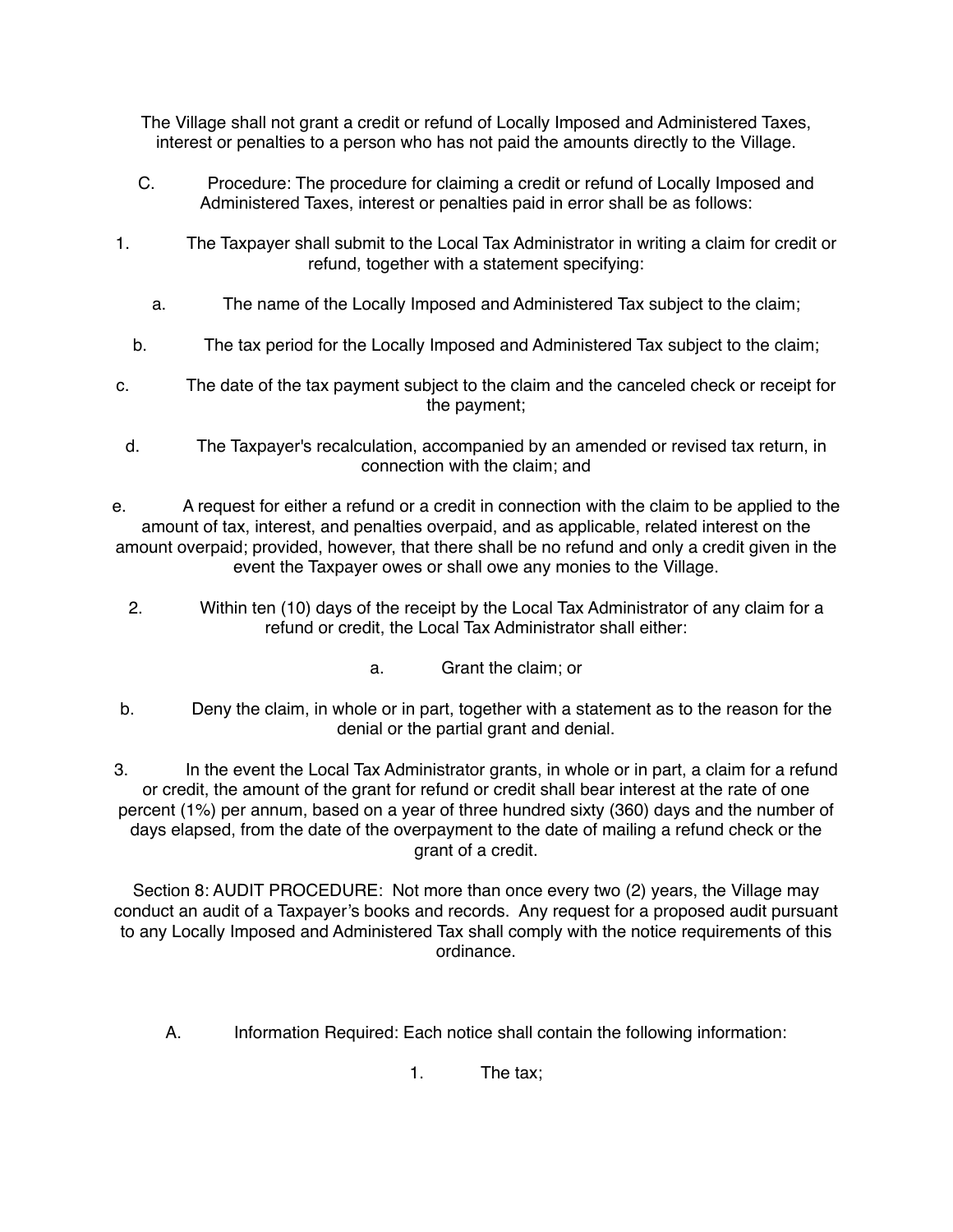2. The time period of the audit; and

3. A brief description of the books and records to be made available for the auditor, in the format maintained by the Taxpayer in the ordinary course of its business. The information that may be requested by the Local Tax Administrator, or third party provider, includes:

a. In an electronic format used by the Taxpayer in the ordinary course of its business, the database used by the Taxpayer to determine the amount of tax due to the Village; provided, however, that, if the Village requests customer-specific billing, usage, and load shape data from a Taxpayer that is an electric utility and has not provided the electric utility with the customers' verifiable authorization required by Section 16-122 of the Public Utilities Act, then the electric utility shall remove from the database all customer-specific billing, usage, and load shape data before providing it to the Village; and

b. In a format used by the Taxpayer in the ordinary course of its business, summary data, as needed by the Village, to determine the unit consumption of utility services by providing the gross therms, kilowatts, minutes, or other units of measurement being taxed within the Village's jurisdiction and the gross revenues collected and the associated taxes assessed.

4. The identity of the Village representative, or third party provider, who will be conducting the audit, together with the written authorization, if applicable.

5. For audits to be conducted by third party providers, no contact may be made by the third party provider until the Local Tax Administrator's authorization is received by the Taxpayer

B. Time For Conducting Audit:

1. The audit shall be conducted at a time selected by the Local Tax Administrator, but in no event sooner than sixty (60) days after the date of the notice described in Paragraph A above; provided that if the Taxpayer notifies the Local Tax Administrator within thirty (30) days of receiving the notice that it is cooperating with audits for three (3) or more municipalities, or municipalities with cumulatively more than 100,000 customers, the audit shall be conducted no sooner than ninety (90) days.

2. Any audit shall be conducted during normal business hours, and if the date and time selected by the Local Tax Administrator is not agreeable to the Taxpayer, another date and time may be requested by the Taxpayer within thirty (30) days after the originally designated audit and during normal business hours.

3. The Taxpayer may request an extension of time to have an audit conducted. The audit shall be conducted not less than seven (7) days nor more than thirty (30) days from the date the notice is given, unless the Taxpayer and the Local Tax Administrator agree to some other convenient time. In the event the Taxpayer is unable to comply with the audit on the date in question, the Taxpayer may request another date within the thirty (30) days, approved in writing, that is convenient to the Taxpayer and the Local Tax Administrator.

C. Taxpayer's Books And Records: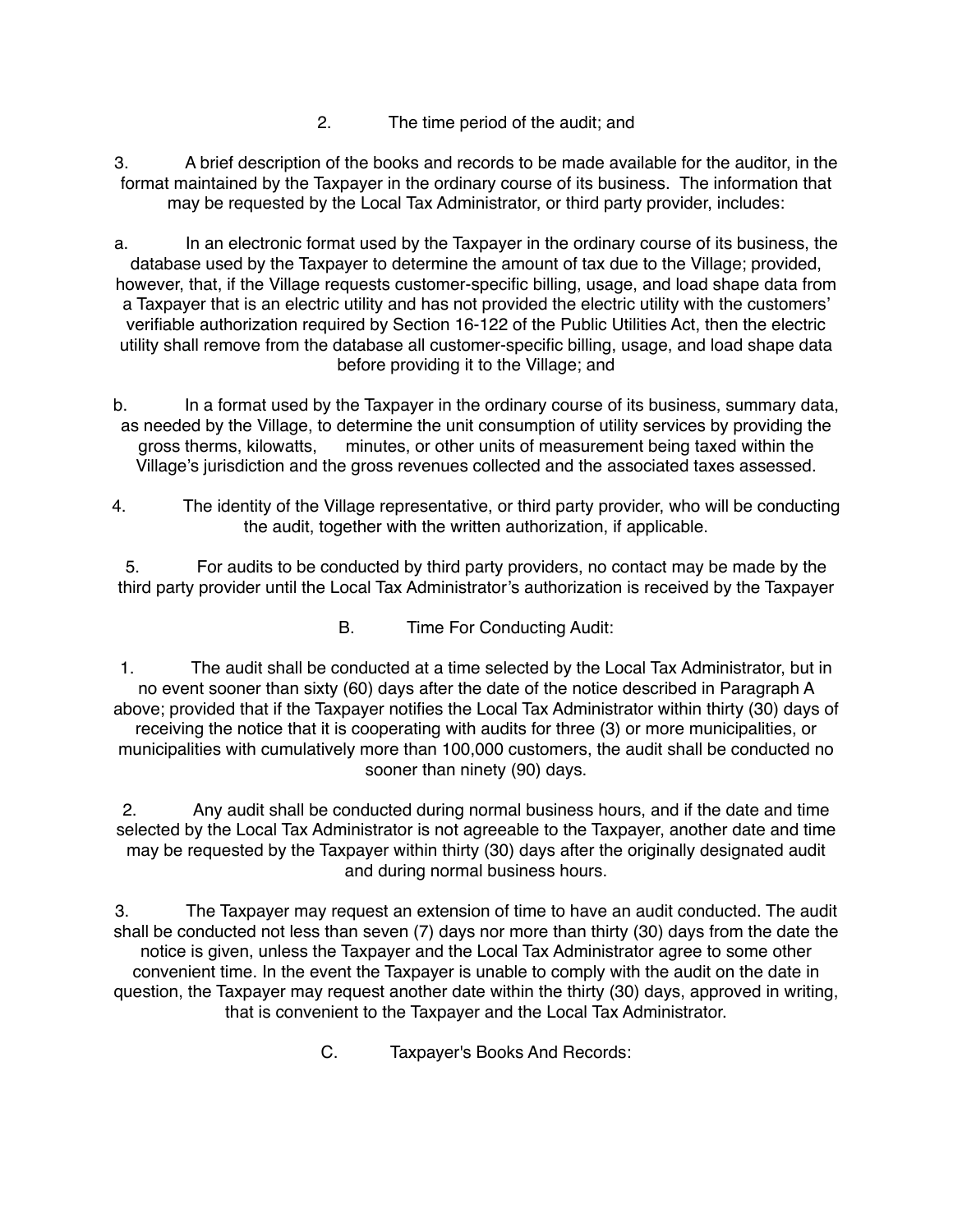1. Every Taxpayer shall keep accurate books and records of the Taxpayer's business or activities, including original source documents and books of entry denoting the transactions which had given rise or may have given rise to any tax liability, exemption or deduction. All books shall be kept in the English language and shall be subject to and available for inspection by the Village.

2. It is the duty and responsibility of every Taxpayer to make available his books and records for inspection by the Village. If the Taxpayer (or tax collector) fails to provide the documents necessary for audit within the time provided, the Local Tax Administrator may issue a tax determination and assessment based on the tax administrator's determination of the best estimate of the Taxpayer's liability.

3. The auditor or Third Party Provider must sign a commercially reasonable confidentiality agreement upon request by the Taxpayer.

D. Audit Closure Report: Upon the completion of the audit, the Local Tax Administrator must issue an audit closure report to the Taxpayer with the results of the audit. If an underpayment is determined by the audit, the Taxpayer must submit a written response within sixty (60) days after the date the audit closure report was postmarked stating that it has corrected the error or stating the reason that the error is inapplicable or inaccurate. The municipality then has sixty (60) days after the receipt of the Taxpayer's response to review and contest the conclusion of the Taxpayer. If the parties are unable to agree on the disposition of the audit findings within 120 days after the notification of the underpayment to the Taxpayer, then either party may submit the matter for appeal as outlined in Section 9 of this Ordinance.

E. Overpayments: If an audit determines there has been an overpayment of a Locally Imposed and Administered Tax, written notice of the amount of overpayment shall be given to the Taxpayer by the Local Tax Administrator, and the auditor, if different, within thirty (30) days of the Village's determination of the amount of overpayment. The Audit Closure Report may satisfy this requirement if it is timely delivered.

F. Payment To Improper Entity: In the event a tax payment was submitted to the incorrect local governmental entity, the Local Tax Administrator shall notify the local governmental entity imposing such tax.

# Section 9: APPEALS:

A. Contents of Notice Regarding Taxes Due: The Local Tax Administrator shall send written notice to a Taxpayer upon the Local Tax Administrator's issuance of a protestable notice of tax due, a bill, a claim denial, or a notice of claim reduction regarding any tax. The notice shall include the following information:

- 1. The reason for the assessment;
- 2. The amount of the tax liability proposed;
- 3. The procedure for appealing the assessment; and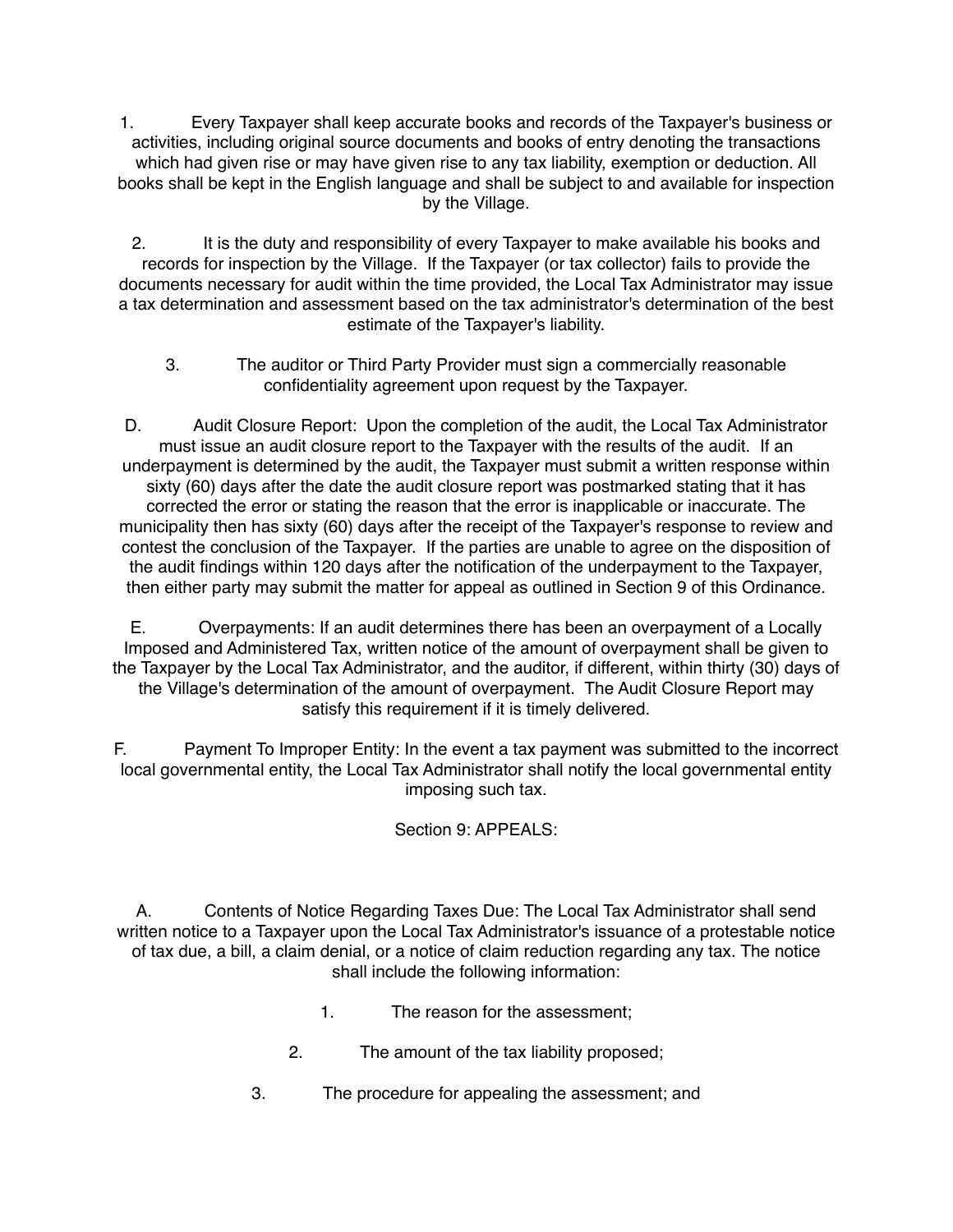4. The obligations of the Village during the audit, appeal, refund and collection process.

B. Request for Hearing: The Taxpayer who receives written notice from the Local Tax Administrator of a determination of tax due or assessment, or the Village, may file with the Local Tax Administrator a written protest and petition for hearing, setting forth the basis of the appellants request for a hearing. The written protest and petition for hearing must be filed with the Local Tax Administrator within forty five (45) days of receipt of the written notice of the tax determination and assessment or in the time otherwise required herein.

C. Hearing Scheduled; Notice: If a timely written notice and petition for hearing is filed, the Local Tax Administrator shall fix the time and place for hearing and shall give written notice to the Village and Taxpayer. The hearing shall be scheduled for a date within fourteen (14) days of receipt of the written protest and petition for hearing, unless the Taxpayer requests a later date convenient to all parties.

D. Time Limit For Filing Hearing Request: If a written protest and petition for hearing is not filed within the forty five (45) day period, the tax determination, audit or assessment shall become a final bill, due and owing, without further notice.

E. Reopening, Extension Of Hearing Request: Upon the showing of reasonable cause by the Taxpayer and the full payment of the contested tax liability along with interest accrued as of the date of the tax, the Local Tax Administrator may reopen or extend the time for filing a written protest and petition for hearing. In no event shall the time for filing a written protest and petition for hearing be reopened or extended for more than ninety (90) days after the expiration of the forty five (45) day period.

F. Conduct Of Hearing; Decision:

1. Whenever a Taxpayer (or a tax collector) has filed a timely written protest and petition for hearing under this section, the Local Tax Administrator shall conduct a hearing regarding any appeal.

2. No continuances shall be granted except in cases where a continuance is absolutely necessary to protect the rights of the Taxpayer. Lack of preparation shall not be grounds for a continuance. Any continuance granted shall not exceed fourteen (14) days.

3. At the hearing, the Local Tax Administrator shall preside and shall hear testimony and accept any evidence relevant to the tax determination, audit or assessment. The strict rules of evidence applicable to judicial proceedings shall not apply.

4. At the conclusion of the hearing, the Local Tax Administrator shall make a written determination on the basis of the evidence presented at the hearing. The Taxpayer (or tax collector) shall be provided with a copy of the written decision.

G. Administrative Review: If the appeals process does not produce a satisfactory result, then either party may pursue the alleged error in a court of competent jurisdiction.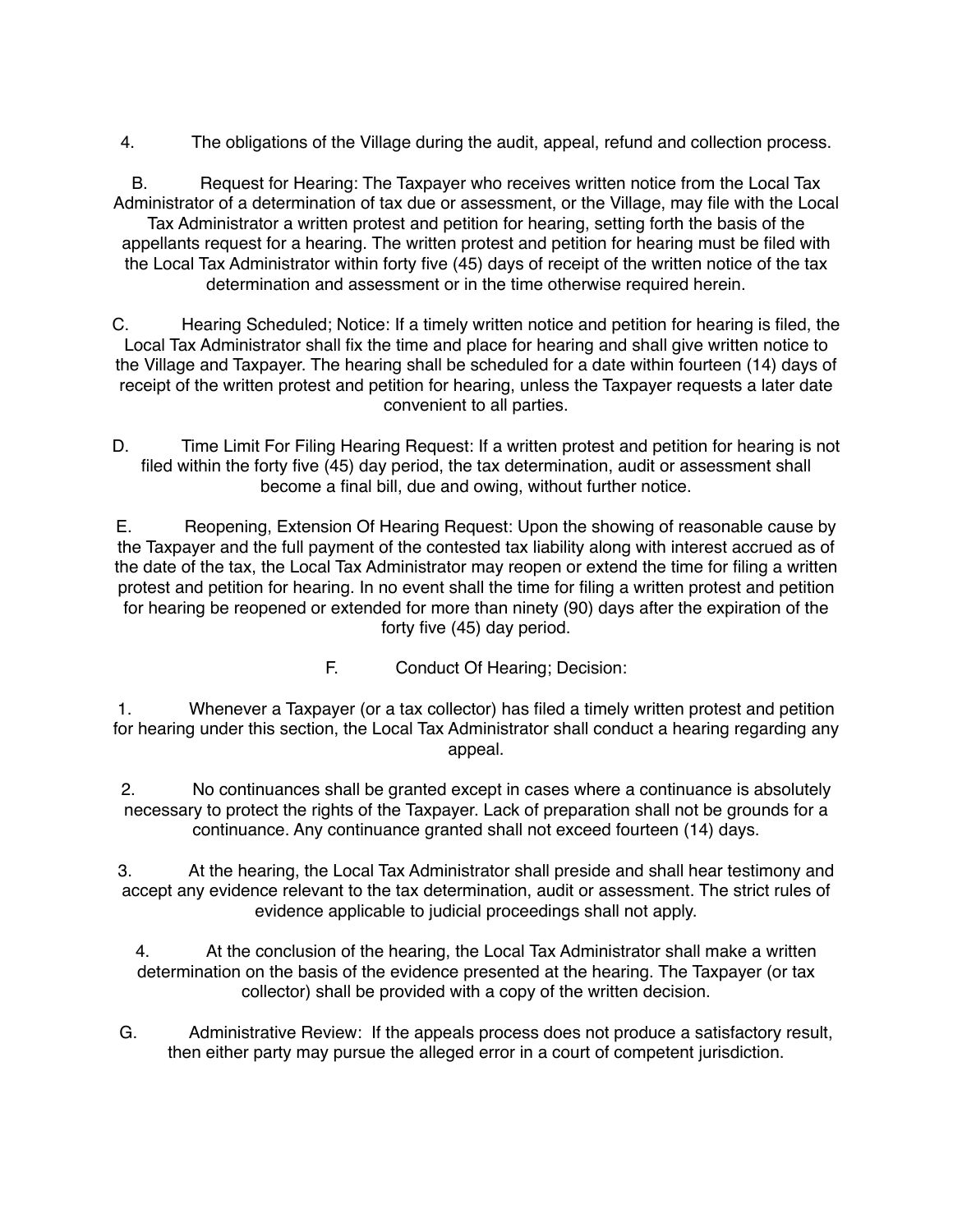#### Section 10: PAYMENT REQUIRED; INTEREST AND PENALTIES:

A. Time For Payment: In the event a determination has been made that a tax is due and owing, through audit, assessment or other bill sent, the tax must be paid within the time frame otherwise indicated.

B. Interest: The Village hereby provides for the amount of interest to be assessed on a late payment, underpayment, or nonpayment of the tax, to be five percent (5%) per annum, based on a year of three hundred sixty (360) days and the number of days elapsed.

C. Late Filing And Payment Penalties: If a tax return is not filed within the time and manner provided by the controlling tax ordinance, a late filing penalty of five percent (5%) of the amount of tax required to be shown as due on a return shall be imposed; and a late payment penalty of five percent (5%) of the tax due shall be imposed. If no return is filed within the time or manner provided by the controlling tax ordinance and prior to the Village issuing a notice of tax delinquency or notice of tax liability, then a failure to file penalty shall be assessed equal to twenty five percent (25%) of the total tax due for the applicable reporting period for which the return was required to be filed. A late filing or payment penalty shall not apply if a failure to file penalty is imposed by the controlling ordinance.

D. Abatement Of Penalties: The Local Tax Administrator shall have the authority to waive or abate any late filing penalty, late payment penalty or failure to file penalty if the Local Tax Administrator shall determine reasonable cause exists for delay or failure to make a filing.

E. Notwithstanding anything herein to the contrary, no Taxpayer is liable for any error in past collections and payments that was unknown by it prior to the audit process unless (i) the error was due to negligence by the Taxpayer in the collection or processing of required data and (ii) the Village had not failed to respond in writing on an accurate and timely basis to any written request of the Taxpayer to review and correct information used by the Taxpayer to collect the Village's Locally Imposed and Administered Tax if a diligent review of such information by the Village reasonably could have been expected to discover such error. If, however, an error in past collections or payments resulted in a customer, who should not have owed a Locally Imposed and Administered Tax to the Village, having paid a tax to the Village, then the customer may, to the extent allowed by Section 9-252 of the Public Utilities Act, recover the tax from the Taxpayer, and any amount so paid by the Taxpayer may be deducted by that Taxpayer from any taxes then or thereafter owed by the Taxpayer to the Village.

Section 11: INSTALLMENT CONTRACTS: The Village may enter into an installment contract with the Taxpayer for the payment of taxes under the controlling tax ordinance. The Local Tax Administrator may not cancel any installment contract so entered unless the Taxpayer fails to pay any amount due and owing. Upon written notice by the Local Tax Administrator that the payment is thirty (30) days delinquent, the Taxpayer shall have fourteen (14) working days to cure any delinquency. If the Taxpayer fails to cure the delinquency within the fourteen (14) working day period or fails to demonstrate good faith in restructuring the installment contract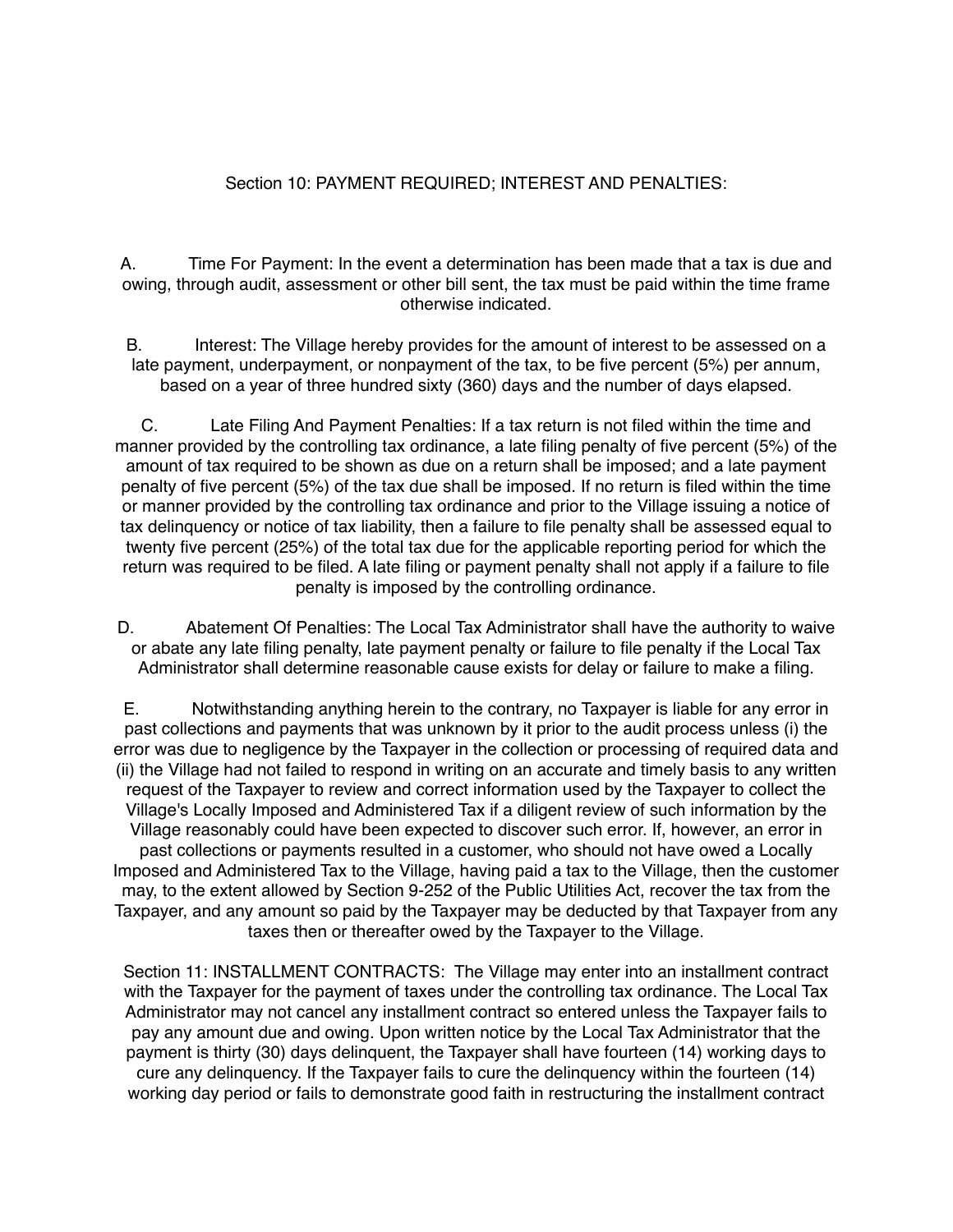with the Local Tax Administrator, the installment contract shall be canceled without further notice to the Taxpayer.

# Section 12: STATUTE OF LIMITATIONS:

A. The Village, through the Local Tax Administrator, shall review all tax returns in a prompt and timely manner and inform Taxpayers of any amounts due and owing. The Taxpayer shall have forty five (45) days after receiving notice of the reviewed tax returns to make any request for refund or provide any tax still due and owing.

B. No determination of tax due and owing may be issued more than four (4) years after the end of the calendar year for which the return for the applicable period was filed or for the calendar year in which the return for the applicable period was due, whichever occurs later.

C. If any tax return is not filed or if, during any four (4) year period for which a notice of tax determination or assessment may be issued by the Village, the tax paid was less than seventy five percent (75%) of the tax due, the statute of limitations shall be six (6) years maximum after the end of the calendar year in which the return for the applicable period was due, or end of the calendar year in which the return for the applicable period was filed, whichever occurs later.

D. No statute of limitations shall apply if a fraudulent tax return was filed by the Taxpayer.

Section 13: VOLUNTARY DISCLOSURE: For any Locally Imposed and Administered Tax for which a Taxpayer has not received a written notice of an audit, investigation, or assessment from the Local Tax Administrator, a Taxpayer is entitled to file an application with the Local Tax Administrator for a voluntary disclosure of the tax due. A Taxpayer filing a voluntary disclosure application must agree to pay the amount of tax due, along with interest of one percent (1%) per month for all periods prior to the filing of the application, but not more than four (4) years before the date of filing the application. Except for the amount of tax and interest due under this section, a Taxpayer filing a valid voluntary disclosure application may not be liable for any additional tax interest, or penalty for any period before the date the application was filed. However, if the Taxpayer incorrectly determined and underpaid the amount of tax due, the Taxpayer is liable for the underpaid tax along with applicable interest on the underpaid tax, unless the underpayment was the result of fraud on the part of the Taxpayer, in which case, the application shall be deemed invalid and void. The payment of tax and interest must be made no later than ninety (90) days after the filing of the voluntary disclosure application or the date agreed to by the Local Tax Administrator, whichever is longer. However, any additional amounts owed as a result of an underpayment of tax and interest previously paid under this section must be paid within ninety (90) days after a final determination and the exhaustion of all appeals of the additional amount owed or the date agreed to by the Local Tax Administrator, whichever is longer.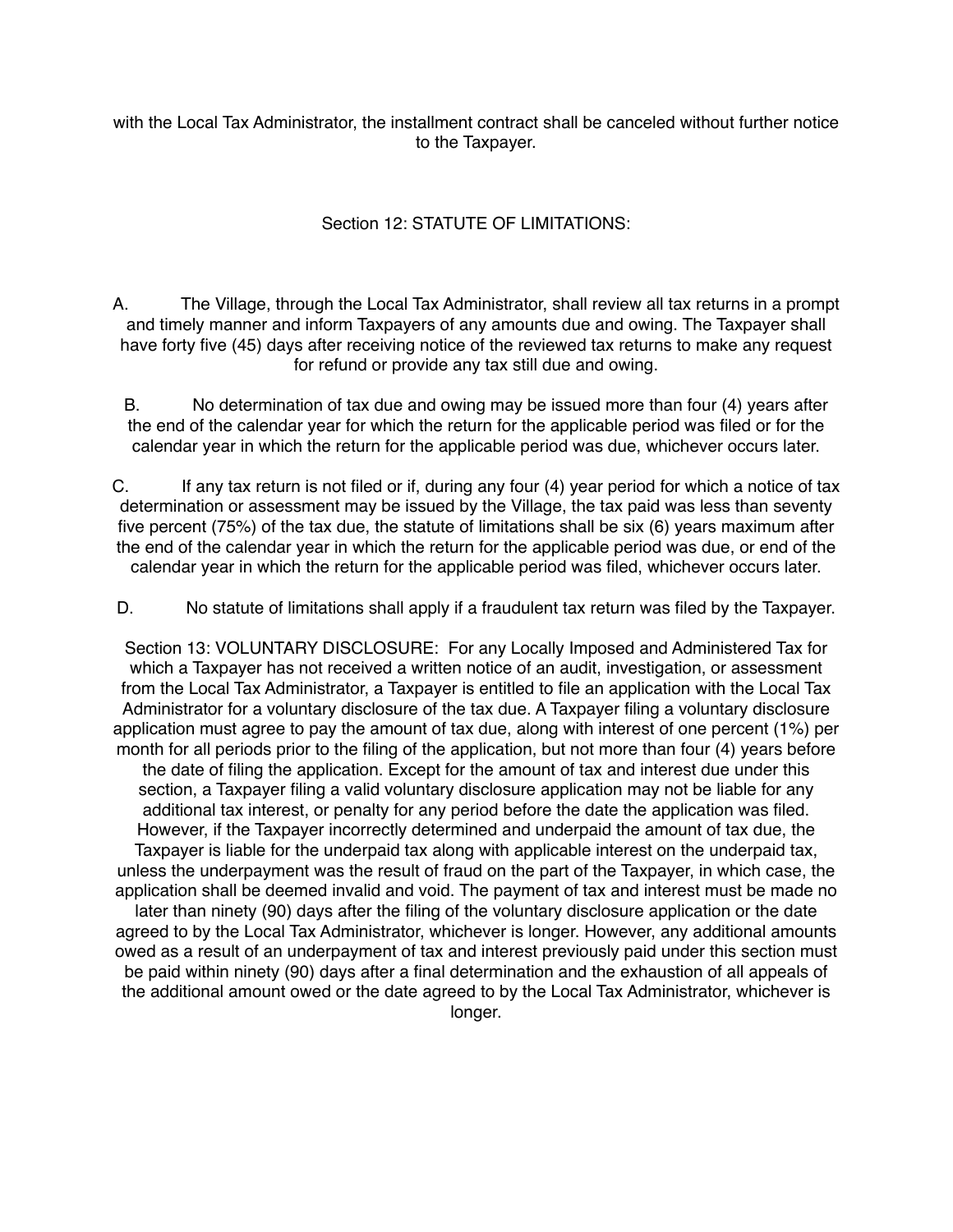Section 14: PUBLICATION OF TAX ORDINANCES; COPIES: Any Locally Imposed and Administered Tax ordinance shall be published via normal or standard publishing requirements. The posting of a tax ordinance on the internet will satisfy the publication requirements. Copies of all tax ordinances shall be made available to the public upon request at the Village Clerk's office.

Section 15: REVIEW OF LIENS: The Local Tax Administrator shall establish an internal review procedure regarding any liens filed against any Taxpayer for unpaid taxes. Upon a determination by the Local Tax Administrator that the lien is valid, the lien shall remain in full force and effect. If the lien is determined to be improper, the Local Tax Administrator shall:

- A. Timely remove the lien at the Village's expense;
	- B. Correct the Taxpayer's credit record; and
- C. Correct any public disclosure of the improperly imposed lien.
- Section 16: Effective Date. This Ordinance shall be in full force and effect, following its passage, approval and publications as required by law .

Passed by the Board of Trustees of the Village of Flanagan, Livingston County, Illinois, on the \_\_17th\_\_\_ day of \_\_\_August\_\_\_\_\_, 2010, by the following vote:

 $AYFS:4$ 

NAYS: 0

ABSENT: 2

Approved this \_\_17th\_\_\_ day of \_\_\_\_August\_\_\_\_\_ 2010

R. JEROME ROCKE, Village President

\_\_\_\_\_\_\_\_\_\_\_\_\_\_\_\_\_\_\_\_\_\_\_\_\_\_\_\_\_\_\_\_\_\_\_\_\_\_

ATTEST: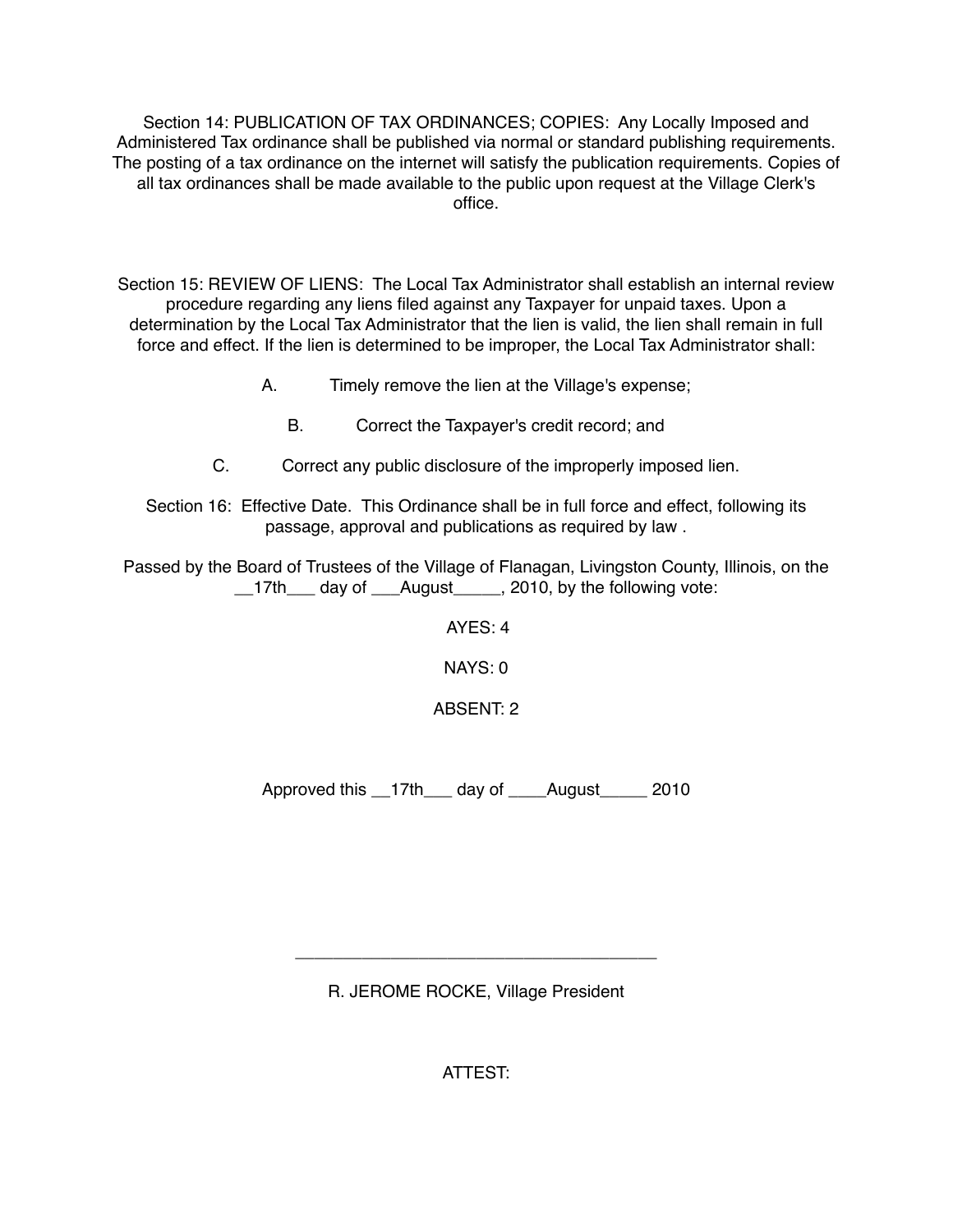# PAUL INGOLD, Village Clerk STATE OF ILLINOIS ) SS. COUNTY OF LIVINGSTON )

\_\_\_\_\_\_\_\_\_\_\_\_\_\_\_\_\_\_\_\_\_\_\_\_\_\_\_\_\_\_\_\_\_\_\_\_\_\_\_\_

# **CERTIFICATE**

I, PAUL INGOLD, certify that I am the duly elected and acting Village Clerk of the Village of Flanagan, Livingston County, Illinois.

I further certify that on \_\_August\_17th\_\_\_\_\_\_, 2010, the Corporate Authorities of such municipality passed and approved Ordinance No. 10-7\_\_\_\_\_, entitled "An Ordinance Designating Locally Imposed And Administered Tax Rights And Responsibilities (Taxpayers' Bill Of Rights)" which provided by its terms that it should be published in pamphlet form. A draft copy of said ordinance was on file for public inspection at least once a week before passage.

The pamphlet form of Ordinance No. 10-7<sub>\_\_\_</sub>, including the Ordinance and a cover sheet thereof, was prepared and posted in the Village Hall commencing on August 18th . 2010, and continuing for at least ten days thereafter. Copies of such Ordinance were also available for public inspection upon request to the Village Clerk.

Dated at Flanagan, Illinois, this 18th day of August 2010.